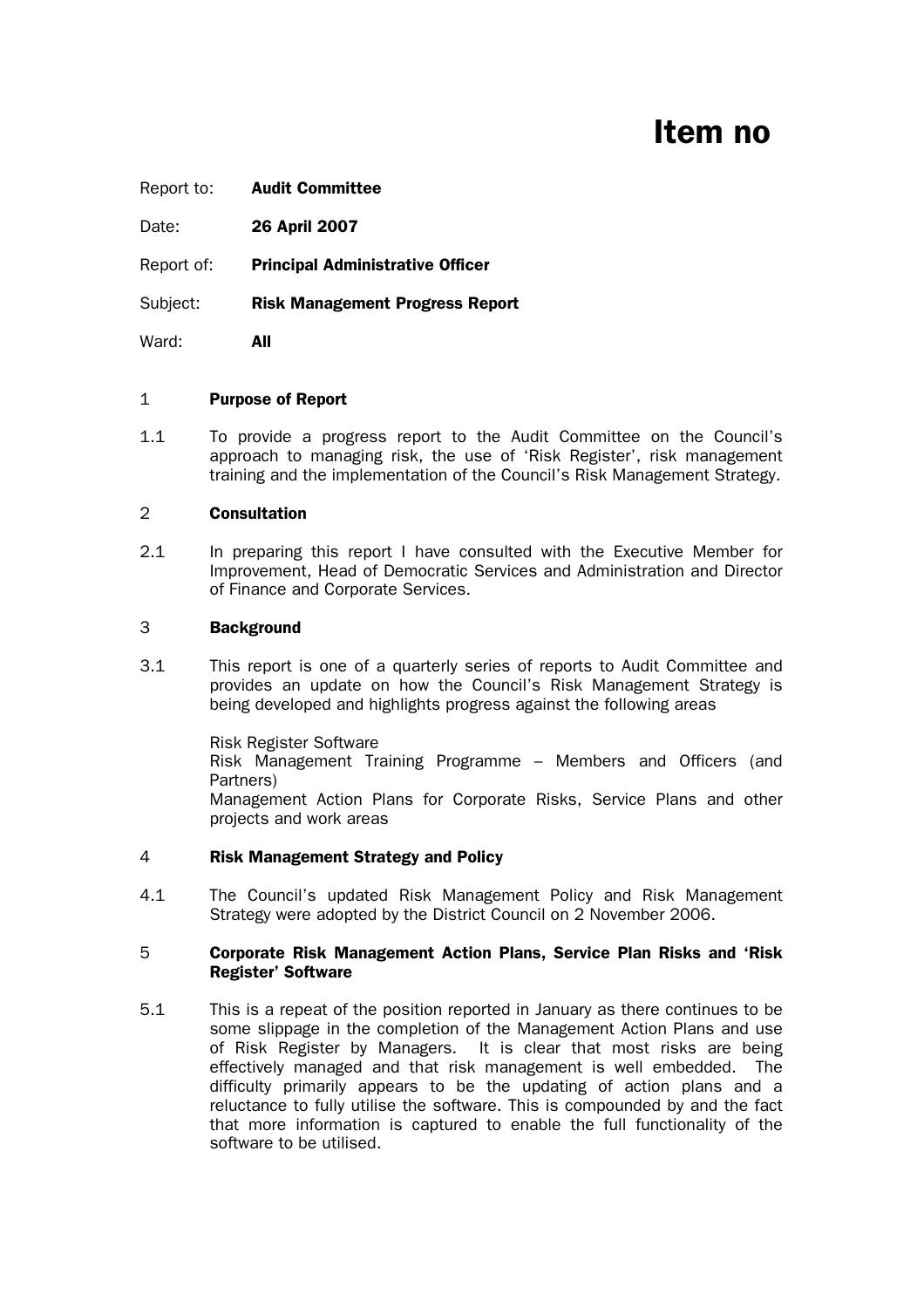- 5.2 Despite established deadlines, the availability of full support and assistance and reinforcement by Management Team and the relevant Executive Portfolio holders, this continues to be an area of concern.
- 5.3 In addition, a collaborative and interactive training session has been developed to provide 'STORM' training and apply this in a practical and direct way to Risk Register (see Para 6.2 below).
- 5.4 The Joint Audit Committee/Risk Management Strategy Steering Group "Risk Register Workshop" was held on 11 April and these issues were also identified as part of the demonstration of the Council's risks utilising "Risk Register".

Arising from the Workshop it was suggested that a work programme be developed for the Audit Committee to specifically review the Councils top 5 Corporate Risks, Action Plans, Monitoring and Review arrangements.

This would accord with the Audit Committee's assurance function, terms of reference and support the effective implementation of the Councils Risk Management Policy and Strategy, by actively encouraging and monitoring use of Risk Register.

- 5.5 Arising from current report provided at the Workshop illustrating the top 5 Corporate Risks; the following 4 Groupings have been identified for the Audit Committee to develop a Risk Assurance work plan for the forthcoming year (Risk Register references are shown in brackets):
	- Decent Homes/ALMO (2/4/6/17)
	- Local Government Review Implications  $(3/7)$
	- Partnerships  $(8/15)$
	- Business Continuity (14)

 It should be noted that a comprehensive review of the Risks arising from Local Government Review is currently being undertaken involving, Executive, Scrutiny Management Board and Management Team

# 6 Risk Management Training Programme

 An introduction to Risk Management is to be rolled out to all Members as part of the Member development induction and training arrangements and has been arranged for later this year. More specific training and support for Members is being developed and will be rolled out during the year following the May elections.

6.2 The first two Interactive Risk Management Training sessions – STORM and Risk Register were held on 7, 8 and 9 February, and feedback has been obtained from all participants to support the development of effective training for users. Regular tuition, support and assistance continue to be provided by the Principal Administrative Officer and his team and the option of providing a resource to directly assist and support users' with the identification, analysis, action monitor and review of risks is currently being considered and appraised as an alternative approach to achieving compliance with the Council's adopted Risk Management Policy and Strategy.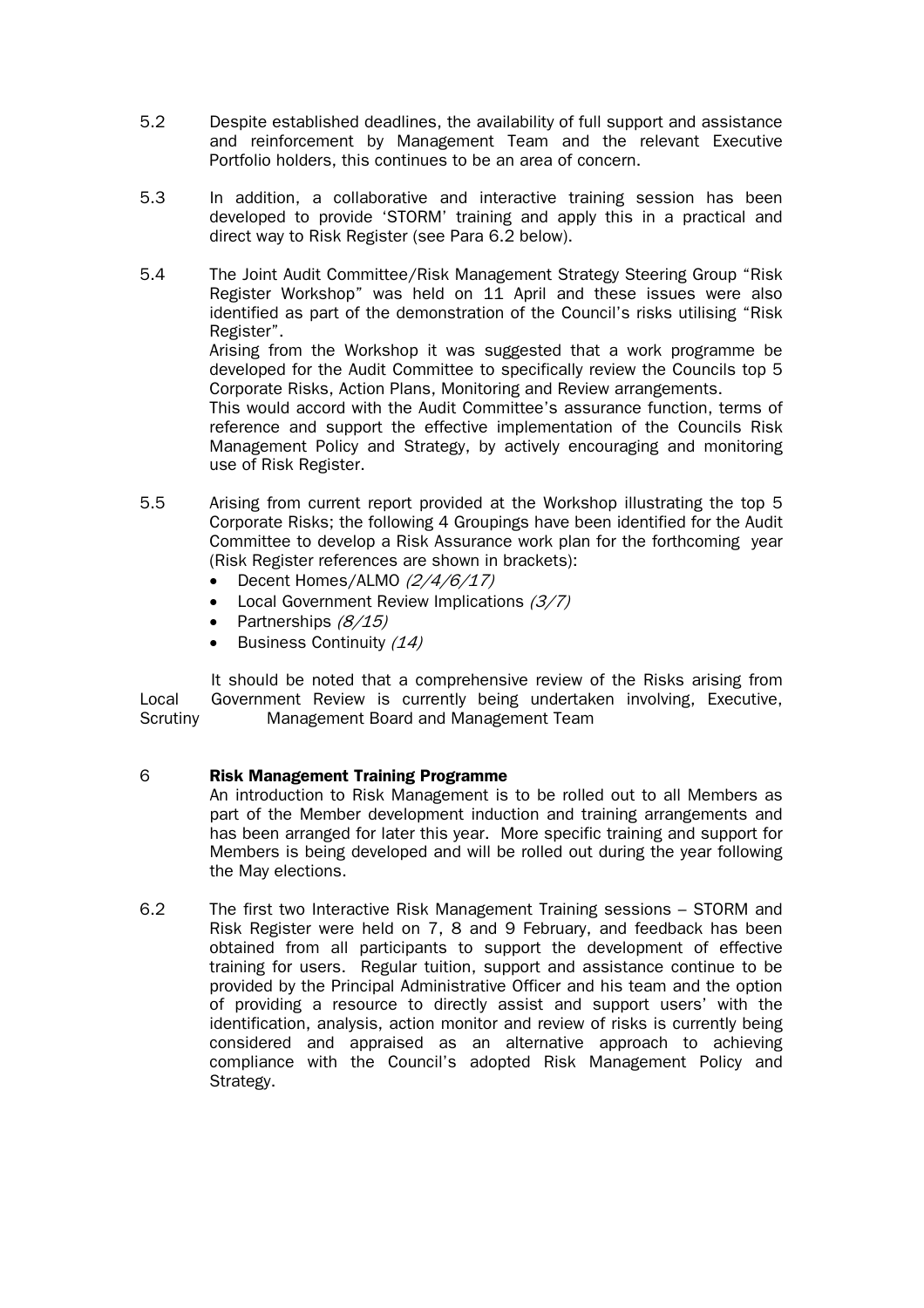#### 7 'Risk Register' Software

- 7.1 The need to address the 'management of change' issues arising from the use of 'Risk Register' is being considered in detail by the RMSSG and a gap analysis has been completed to assist the Group to determine the key problems and priority issues to be addressed.
- 7.2 There are currently 44 Users registered to use the software and an additional 9 with "view only" rights. 4 further Users are awaiting installation of the software.

# 8 Implications

# 8.1 Financial

 There are no financial implications arising directly from the report. Any cost implications have been dealt with under existing budgets.

# 8.2 Legal

 There are no direct legal implications arising from this report however there is a legal obligation on the Council to ensure it effectively identifies and manages its risks.

# 8.3 Policy

There are no direct policy implications arising from this report.

#### 8.4 Risk

 There are no specific risks arising from the report however, the need to effectively manage and improve the use of 'Risk Register' is critical to the Council's Risk Strategy and Policy.

# 8.5 Corporate Plan and Priorities

 These proposals are consistent with the Council's Mission, Priorities and Objectives. In particular the proposals are consistent with:-

- SFE2 To develop the capacity to achieve in the organisation
- SFE3 To ensure the corporate health of the Council through sound and prudent financial management

# 8.6 Equality and Diversity

There are no direct equality and diversity issues arising from the report.

# 8.7 E-Government

 There are no direct e-government issues arising from this report. The successful implementation and roll out of risk management software supports the e-government agenda.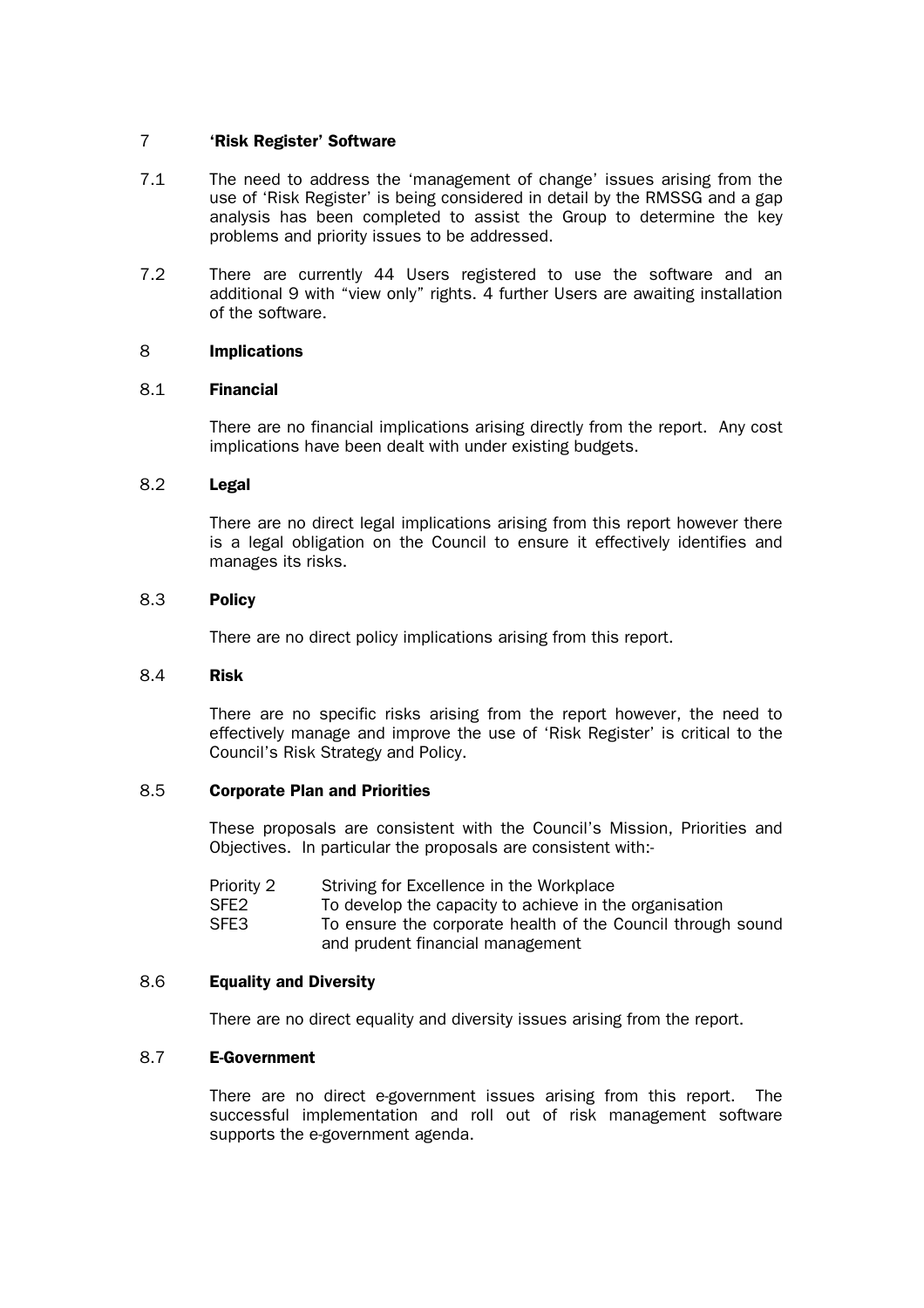#### 8.8 Procurement

 The procurement of the facilitated training sessions complies with the Council's procurement code of practice and Standing Orders for Contracts.

#### 8.9 Communication

 The relevant issues arising from this report will be communicated to all appropriate parties.

#### 9 Conclusion

9.1 The report updates Audit Committee on the Council's approach to managing risk and how it intends to comply with the adopted Policy and Strategy. In addition, the report identifies the slippage issues associated with capturing management action plans and service plan risks on Risk Register and the action being taken to address this.

#### 10 Recommendations

- 10.1 Audit Committee is requested to:
	- Consider and note the content of the report
	- Consider the development of a Risk Assurance Annual Work plan and identify a work programme from the corporate risk groups identified in paragraph 5.5

#### Background Papers and Documents

Unit files 2006/07 Corporate Risk Review Risk Register Risk Management Training file